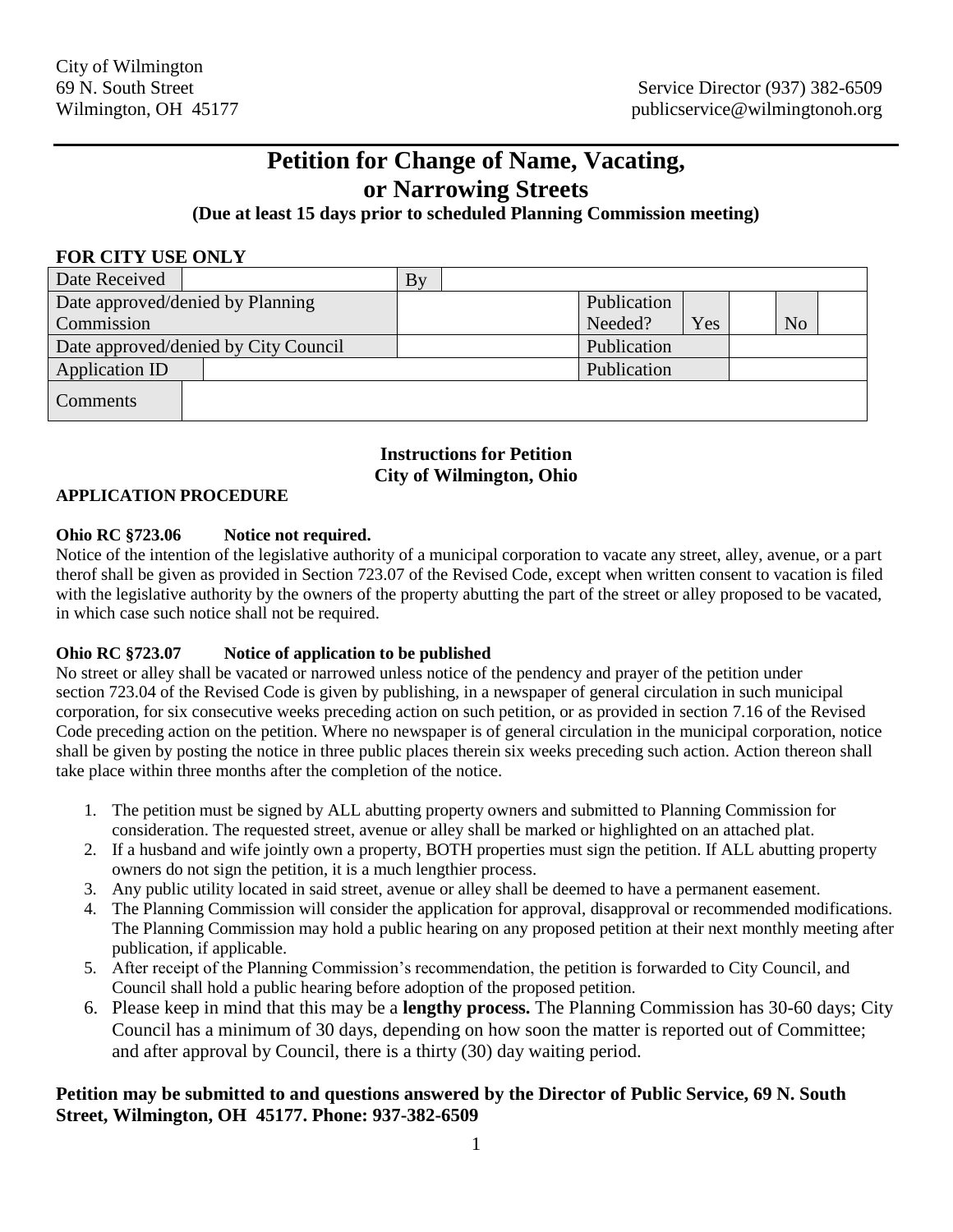### **APPLICATION**

Request for:  $\Box$  Street/Alley Vacation  $\Box$  Street Name Change

| <b>Applicant Name:</b> |                                                     |
|------------------------|-----------------------------------------------------|
| Address:               |                                                     |
| City, State, Zip:      |                                                     |
| Home Phone             |                                                     |
| Email                  |                                                     |
|                        | Property Owner's Name (If different from applicant) |
| Address                |                                                     |
| City, State, Zip       |                                                     |
| Home Phone             |                                                     |
| Email:                 |                                                     |

## **For Street/Alley Vacation**

| Name of Street/Alley to be Vacated                                                      |  |  |  |  |
|-----------------------------------------------------------------------------------------|--|--|--|--|
| If requesting alley vacation, please describe location of alley:                        |  |  |  |  |
|                                                                                         |  |  |  |  |
|                                                                                         |  |  |  |  |
| 1. Attach a map showing the location of street or alley to be vacated.                  |  |  |  |  |
| 2. Attach a legal description of the street or alley (or portion thereof) to be vacated |  |  |  |  |
| 3. Attach adjacent property owner information (Page 3).                                 |  |  |  |  |
|                                                                                         |  |  |  |  |

# **For Street Name Change**

| <b>Current name of street</b>  |  |
|--------------------------------|--|
| <b>Proposed name of street</b> |  |
| <b>Reason for name change</b>  |  |
|                                |  |
|                                |  |
|                                |  |

Return Completed Application to: **City of Wilmington Planning & Zoning 69 N. South Street Wilmington, Ohio 45177 937-382-6509 [publicservice@wilmingtonoh.org](mailto:publicservice@wilmingtonoh.org)**

# **NOTE: Application must be complete and all required attachments submitted before it will be processed.**